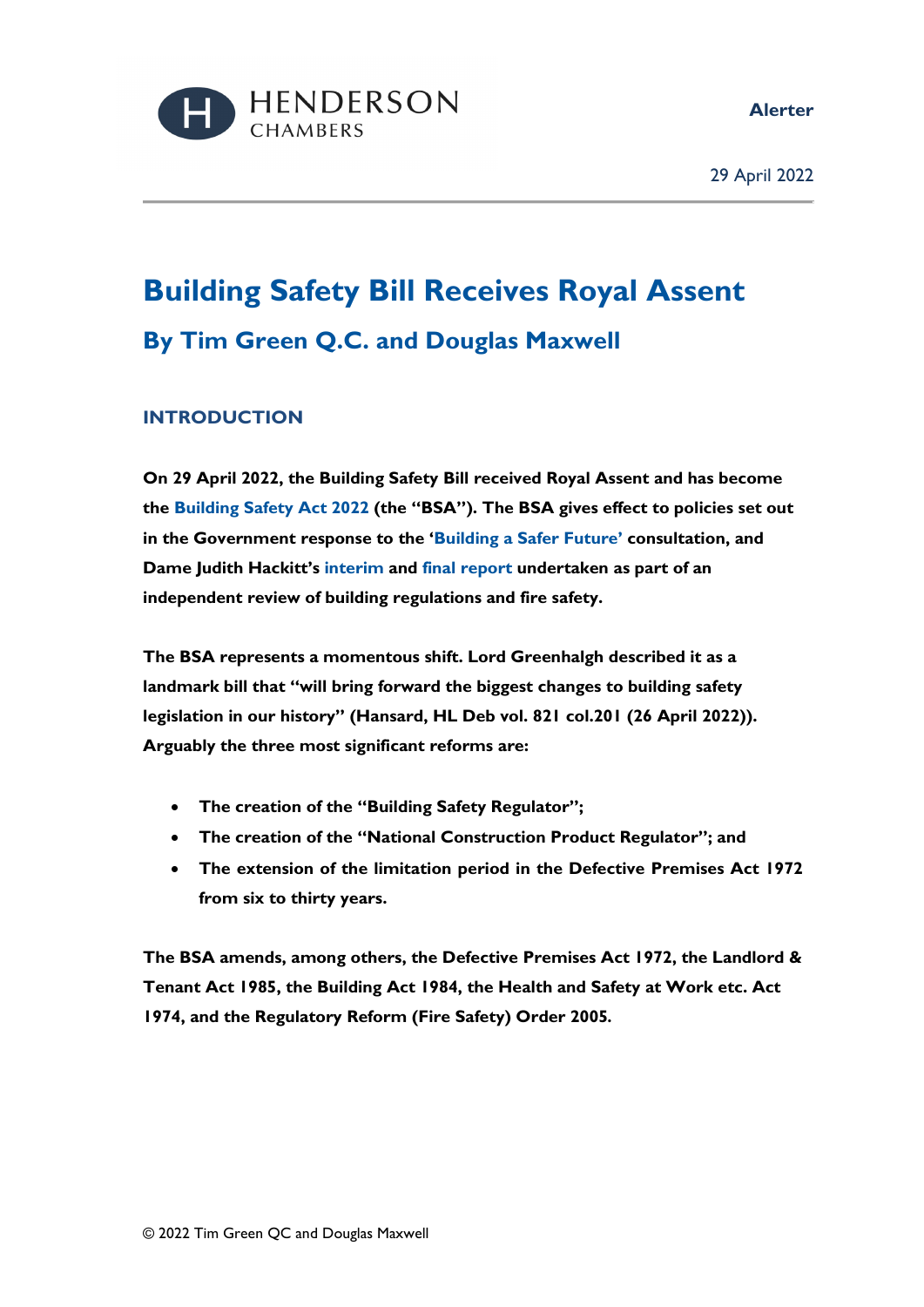

By Tim Green QC and Douglas Maxwell

### **The Building Safety Regulator**

A new body called the ["Building Safety Regulator"](https://www.hse.gov.uk/building-safety/regulator.htm) (the "BSR") will be established within the Health and Safety Executive. It will have jurisdiction over residential buildings with seven or more storeys or 18 metres or higher. The BSR brings into effect Dame Judith's recommendation that a "*single building safety regulator*" should be "*at the heart of our regulatory reforms*". The BSR will have approval, enforcement, and prosecutorial powers.

The BSA sets out the objectives of the BSR as "*securing the safety of people in or about buildings in relation to risks arising from buildings, and improving the standard of buildings*." The BSR is under a duty to keep the safety and standards of buildings under review and establishes a system for giving building safety information under a system of "*voluntary occurrence reporting*". It will be a criminal offence to obstruct an authorised officer of the BSR or provide false or misleading information to the BSR.

### **The National Construction Product Regulator**

The BSA establishes a new dedicated National Regulator for Construction Products (the "NRCPs") which will be established within the Office for Product Safety and Standards (the "OPSS"). The OPSS will be expanded and given  $\pounds$ 10m in additional funding. The NRCPs will carry out its functions alongside the BSR and Trading Standards.

### **Retrospective Rights under the Defective Premises Act 1972**

The Defective Premises Act 1972 (the "DPA 1972") imposes a duty on a person taking on work for (or in connection with) the provision of a dwelling to see that work is done in a 'workmanlike' or 'professional manner' so that it is 'fit for habitation'. Provision of a dwelling denotes '[…] work which positively contributes to the creation of the dwelling. That may include architects and engineers who prescribe how the dwelling is to be created, not just those who physically create it'; however, it does not apply to those who inspect buildings for the purposes of building control (*Lessees and Management Company of Herons Court v Heronslea Ltd and others* [2019] EWCA Civ 1423, [2019] All ER (D) 73 (Aug), at [40]) This duty applies to construction, but not a renovation or other alteration.